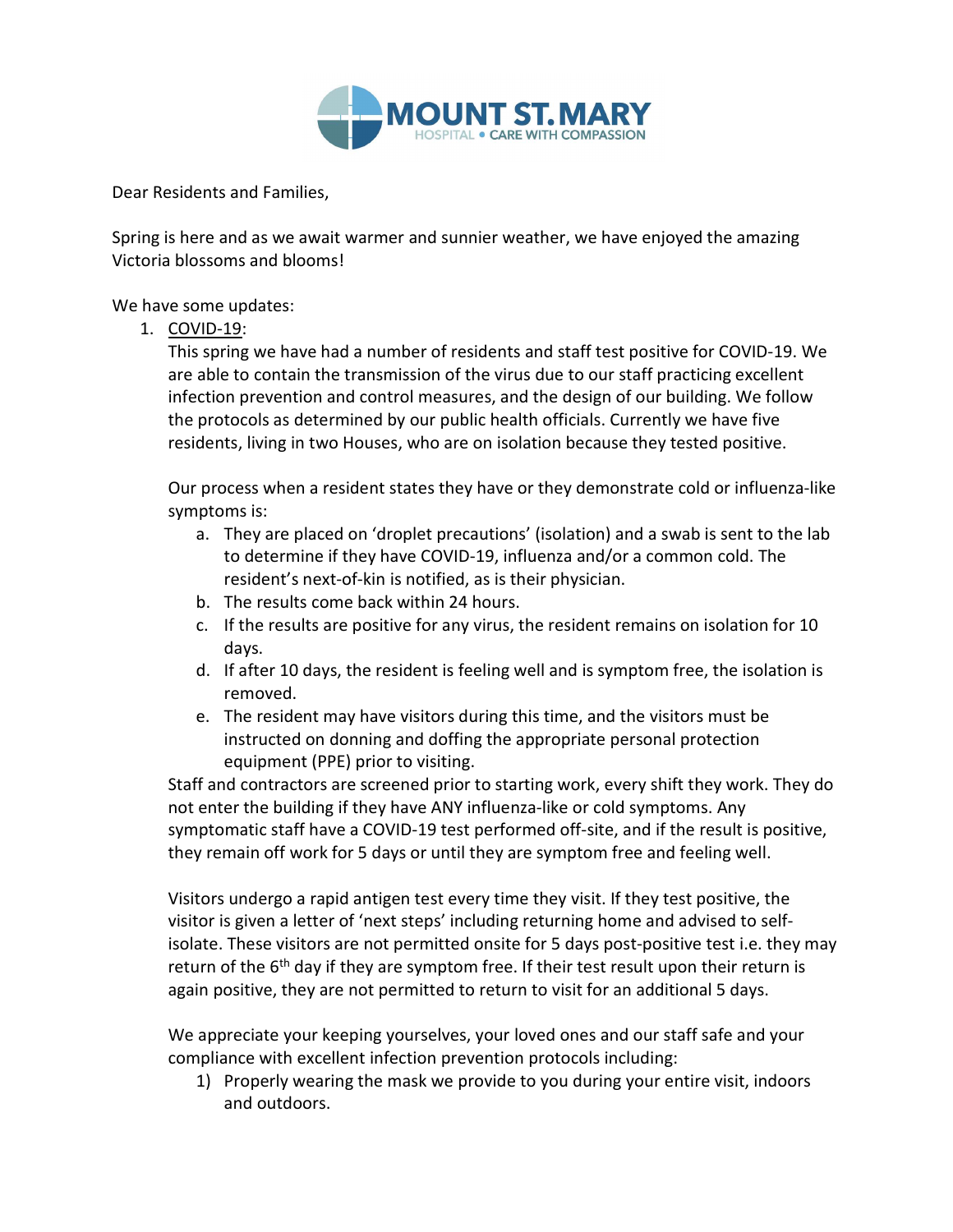- 2) Not eating or drinking while visiting at Mount St. Mary.
- 3) Practicing proper and frequent hand hygiene.
- 4) Maintaining social distancing of 2 metres between yourself and other residents, staff and visitors.
- 2. Dental Program:
	- a. Our Dentist, Dr. Austin Andrews and Dental Hygienist, Ally Lafferty started providing services to our residents on April 29<sup>th</sup>.
	- b. On Fridays, Ally provides service to residents, and over the past 3 weeks has seen approximately 15 residents, referred on a priority basis.
	- c. Dr. Andrews has seen residents on priority basis as well, and we are coordinating days when he will be on-site.
	- d. The booking of appointments is coordinated by Karen Chalk, Resident Care Admin Assistant.
	- e. Should you wish an appointment, please contact Karen at kchalk@mountstmary.ca
	- f. Karen will give you a consent form to sign to accept dental services.
	- g. Residents will initially see Ally for a hygiene appointment and assessment; and then Dr. Andrews as required.
	- h. These services will be billed directly to the resident or the resident's POA.
- 3. Hairdressing Services:
	- a. Sandee Nahal started providing hairdressing services on April  $1^{st}$ , and has now seen every resident who wishes to receive hairdressing services.
	- b. Residents or their POA may request services and sign for the service they wish to receive upon admission.
	- c. If you wish to change requested services, please contact Carolyn Johnson in our Village Office at VO-Clerk@mountstmary.ca
	- d. Hairdressing services are billed to the resident's account.
	- e. Effective July  $1<sup>st</sup>$ , GST will also be charged to the service amount. For example, a Shampoo, Cut & Style is currently \$51.00 and with the addition of \$2.55 (on the \$51.00 fee) the fee will be \$53.55.
- 4. Staffing:
	- a. As you are aware, staffing remains a challenge in the health care and long-term care sector. You are also aware of the gatherings on the legislature over the past two weeks by our nurses and doctors, and have heard Premier Horgan speak of measures to be taken by the provincial government to alleviate the lack of health care staff.
	- b. Our staff are dedicated to the provision of exceptional and compassionate care and services to the residents who live with us, and are working hard to get through the effects the pandemic is having on our community.
	- c. We are actively recruiting staff for all positions and have a creative recruitment plan.